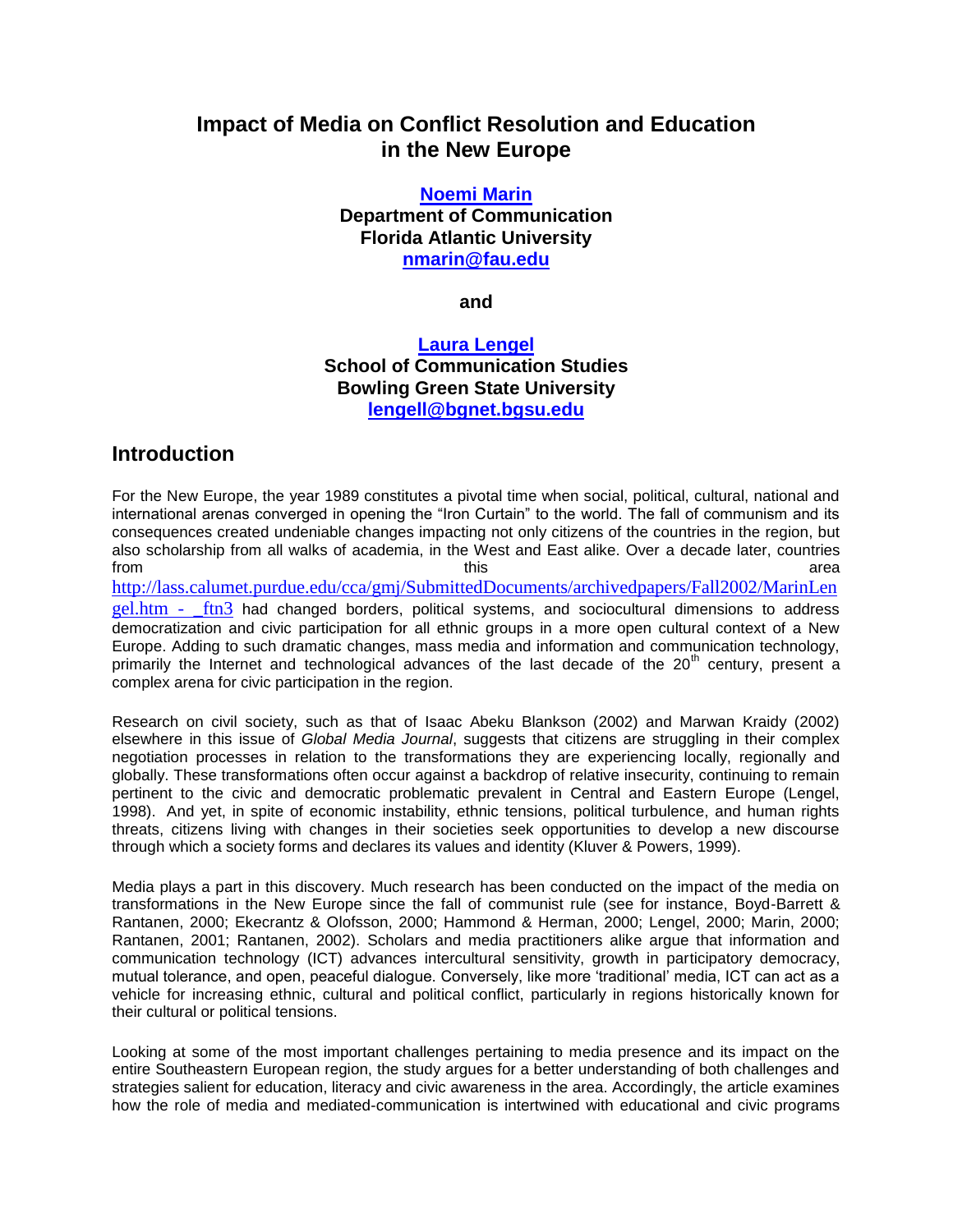designed to invite multiple perspectives beneficial to all participants in Southeastern European arena. In particular, the study provides first an overview of specific challenges in relation to media and conflict resolution in the region. Second, by presenting strategies and programs from Southeastern Europe, the article emphasizes the interconnectedness of media, mediated-communication and educational goals developing media literacy aimed to empower the participants within the area. Last, the essay focuses on the relationship between media and higher education in Southeastern Europe and Central and Eastern Europe, in order to define some of the future challenges pertinent to an ongoing international effort to expand civic awareness and intercultural contributions and create more democratic venues in the world.

### **Media, Culture and Conflict Resolution in Southeastern Europe**

Within the last decade Southereastern Europe has experienced an intensification of political and ethnic tensions and border disputes reignited by war. These tensions and disputes have received international attention and have served as the focal point of debates on civic discourse and democracy. Media and its impact and been and remain inherent to these discussions. Centralized communication media can strengthen a sense of 'Other-ness' on the part of minority communities (see for instance, Connor, 1994). In an article on Central and Eastern European media, 'The News Media and the Transformation of Ethnopolitical Conflicts', Dušan Reljic (2000) argues "It is not surprising then that ethnic tensions and separatist demands are on the increase throughout the world. In ethnically diverse communities, the media often serves to reinforce existing differences and thus accelerate a disintegrating effect on the homogeneity of the population."

Clearly, Southeastern Europe is one such region where ethnic tension has had such a disintegrating effect. Primarily in the last decade, political and civil changes in the region have dramatically altered citizens' perspectives on democracy, civic participation and cultural tensions, among others. Throughout CEE and SEE, hate speech has been increasingly prevalent online (Gaines, 2000). Racist discourse continues to be disseminated on the regional media. Journalists exacerbated already existing tensions (Thompson, 1994; Pech, 2000). George Krimsky (1996), co-founder of the International Center for Journalists, notes "irresponsible and inaccurate journalism (or its nefarious cousin, the hate-mongering media) can fan the flames of violence in ethnic or communal confrontations." Irresponsible journalism has played such a vast role in the increase of conflict in the region, that media practitioner Maida Berbic of Radio Kameleon in Tuzla, Bosnia-Herzegovina has announced, "The media started the war in the former Yugoslavia; they will have to end it, too" (cited in Burton, 2001). These articles present a number of efforts addressing, in particular, the role media, higher education, and ethnic tension play in CEE and SEE toward democratization and civic participation.

In the face of these concerns, there are efforts to link media and education to combat ethnic tension and increase cultural sensitivity and awareness in the region. As mentioned, the media have played an increasingly important role in the educational process in CEE and SEE. Lubecka (2000) suggests in the New Europe 'the newly empowered local governments show much interest in creating citizens who value and understand democracy, its privileges and duties, and who, because of participatory competencies, help bring reforms. Media provide significant support to create a new awareness of acting 'civis'" (p. 37). Polish television series such as *Young People Vote*, *Civis Polonus*, and *The River Speaks*, all which are geared to educate youth in the region, have played a role in raising awareness about civil society in adult as well as youth audiences (Lubecka, 2000l; Remy & Strzemieczny, 1997). In Macedonia, the television series *Nashe Maalo* [Our Neighborhood] has been reportedly reducing ethnic tension in the nation (IJNet, 2000, September 12). Reaching 95% of Macedonian households, Nashe Maalo portrays ethnic Albanian, Macedonian, Roma and Turkish children playing together harmoniously, hence, creating the civic ground to diminish ethnic tensions from the area. As research indicates that ethnic Macedonian children, after viewing Nashe Maalo, were more willing to invite children from the other ethnic identities represented in the program into their homes, the results need to speak for themselves in the ways media can impact conflict-resolution in an area torn among too many ethnic and cultural tensions in the last decade (Common Ground Productions, 2002).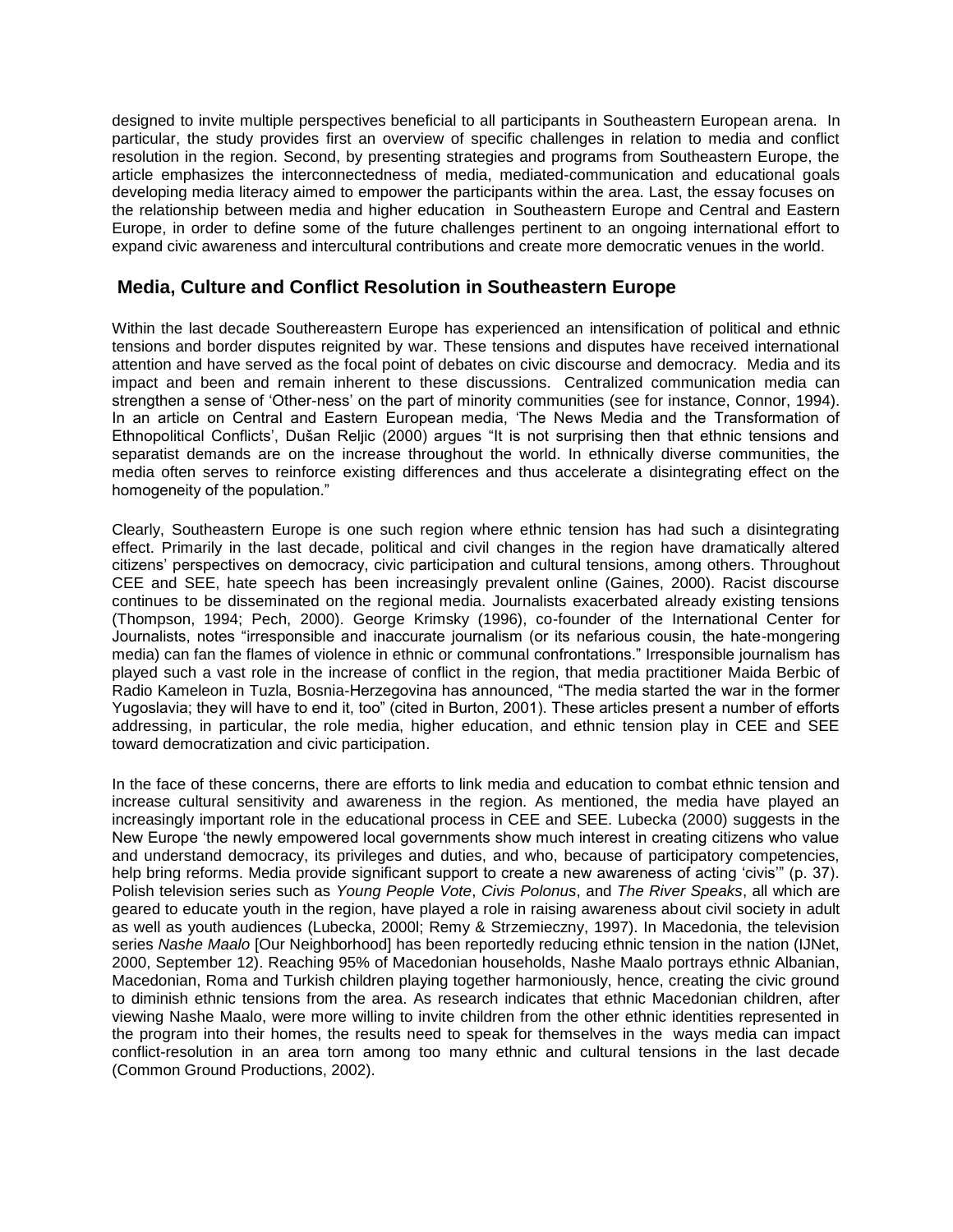Thus, ethnic reconciliation, post-conflict recovery and civil society building are the goals for programs such as Nashe Maalo. They are also shared as overarching tasks of an on-going vast project established by the Office for Central and Southeastern Europe (IWA/OCSE) and the Institute of World Affairs (IWA) and supported by the Center for Civic Society in South-eastern Europe (CCS). The organizations have established three Centar za građansku suradnju (Centers for Civic Cooperation) in eastern Croatia and northeastern Republic of Bosnia-Herzegovina to ease ethnic tension and facilitate minority refugee return (Primorac, n.d.). The Centers are each overseen by two multi-ethnic coordinators and a multi-ethnic board of educators, media practitioners and business leaders who develop programs on conflict resolution and to raise awareness about ethnic discord. The Centers provide "the institutional vehicle through which people can translate good intentions into practical activities" (Primorac, n.d.). Accordingly, such Centers attempt to reach ethnic and cultural groups along with creating precedence on tolerance and cooperation strategies so much needed in the history of Southeastern Europe.

One of the three Centar za građansku suradnju, in the Bosnia-Herzegovina municipality of Gradačac, in conjunction with the Organization of Security and Cooperation in Europe, has involved media practitioners in efforts such as the Citizen Action Election Program. The program was created in response to the Code on Media Rules for Election developed by the Sarajevo-based Independent Media Commission (IMC), which indicates "all broadcast and print media shall give fair coverage and equitable access to all registered political parties, coalitions, and independent candidates in elections at any level in Bosnia and Herzegovina" (IMC, 2000, p. 1). This program involved, first, a series of ten, hour-long phonein radio broadcasts focusing on election issues leading up to the April 2000 national elections. Second, to prepare for the October 2000 elections, local radio station "RADIO GRADAČAC" hosted eight broadcasts featuring local representatives on the importance of voting, electoral laws and procedures, women in politics, democracy, civil society building, education, and human rights in Bosnia-Herzegovina (CGS-Gradačac, n.d.).

As indicated in this brief overview, the role media plays in developing intercultural awareness and sensitivity continues to demonstrate the engaging processes called into action by strategic mediated information and media access in the region. While some of these examples invoke local access and/or participation, the overall challenge media is faced with in the ethnically sensitive areas such as Southeastern Europe remains an important dimension, providing a forum for civic discourse and more democratic venues in the making. Conflict resolution in the region continues to appear at the forefront of the challenging tasks for media and mediated communication approaches. Accordingly, additional perspectives on the relationship among media, education, and media literacy provide complimentary dimensions necessary to address the complex interconnectedness of cultural, national, and international issues within the Southeastern European social, cultural and political arena of the last decade.

## **From Media Criticism to Media Literacy**

While media remains a controversial and critical issue for the entire world, for Southeastern Europe it is even more important to learn rather than critique the media, to create it. The Women in the Global Digital Community Research and Practitioner Group (Lengel et al., 2002), in its presentation to representatives of the U.S. Department of State Bureau of Educational and Cultural Affairs [http://lass.calumet.purdue.edu/cca/gmj/SubmittedDocuments/archivedpapers/Fall2002/MarinLen](http://lass.calumet.purdue.edu/cca/gmj/SubmittedDocuments/archivedpapers/Fall2002/MarinLengel.htm#_ftn4) [gel.htm -](http://lass.calumet.purdue.edu/cca/gmj/SubmittedDocuments/archivedpapers/Fall2002/MarinLengel.htm#_ftn4) ftn4, state that communities traditionally disenfranchised from access to information should have increased opportunities to create it. NGOs such as the Women's Learning Partnership (WLP) offer media literacy training so that women and partner NGOs of WLP can generate content to be disseminated by information and communication technology. WLP argues that information has become a valuable commodity and those who can produce knowledge embody power (Women's Learning Partnership, 2002).

Other NGOs such as UNITED for Intercultural Action, the European network against nationalism, racism, fascism and in support of migrants and refugees, posts Information Leaflets on its website to teach activists. In its Leaflet on 'Working with the Media: Information on using the media for anti-racist activists,"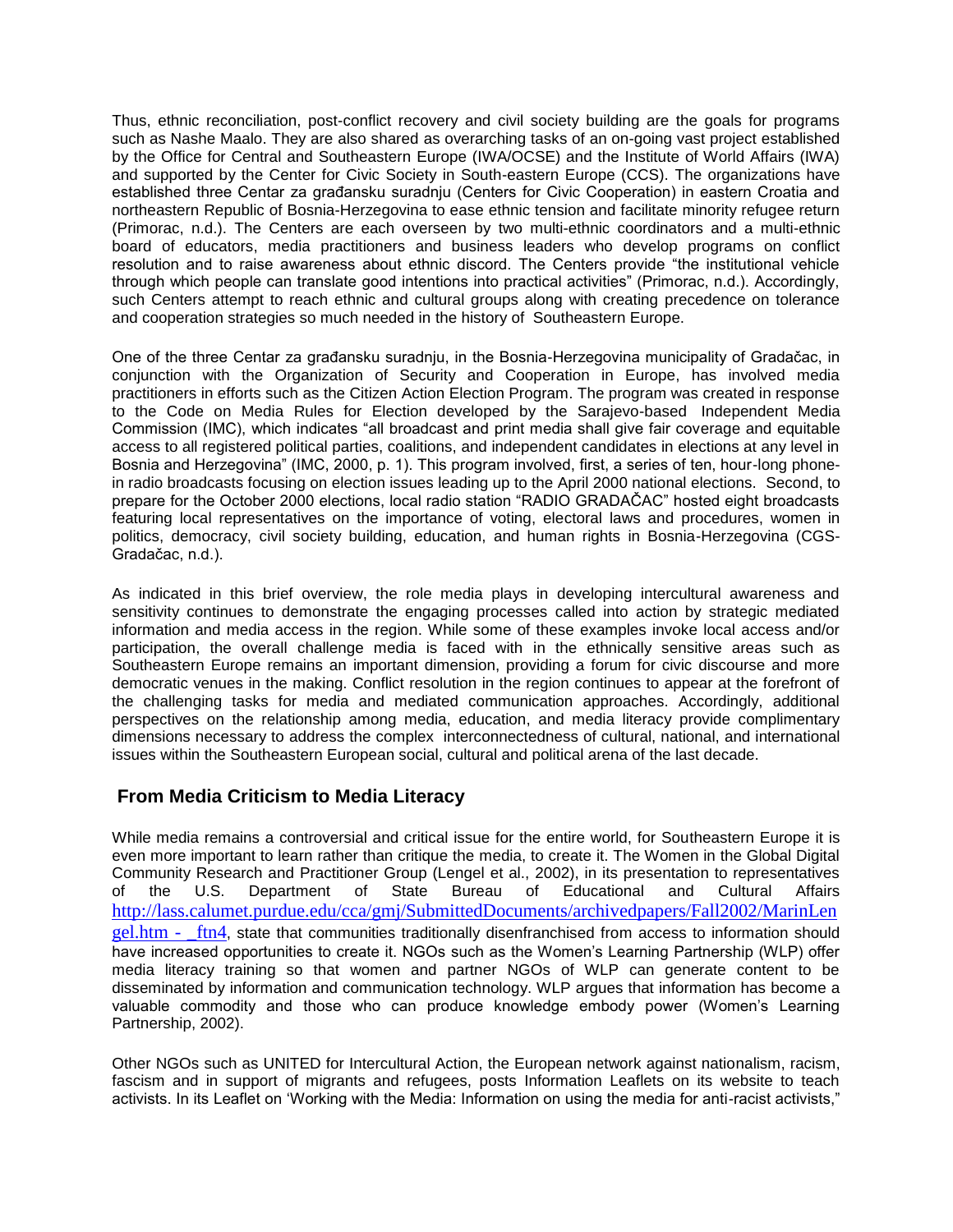UNITED suggests the media is one of the best tools to change perceptions of the world and to persuade people to take action against injustice. The organization states that activists may not like the "commercialism and sensationalism of many media outlets" however "it is necessary to realize that the media cannot be ignored altogether. They are one of the key pillars of today's society. If you want your organization to have any impact you need to have good co-operation with the media. And in many cases the media also play a very positive

role in the fight against racism!" (UNITED, n.d.). The Leaflet offers practical advice on writing press and sending press releases, developing relationships with media practitioners, understanding target audiences, and educating journalists as to the activists' mission and goals. The organization promotes joint training sessions with anti-racist NGOs, journalists' unions and schools of journalism.

Another initiative linking the creation of media and education is the Confidence-building Measures (CBM) Programme, established following the Summit of Heads of State and Government of the Member States of the Council of Europe in Vienna, 1993. One of the main objectives emerging from the Summit was protection of national minorities. This resulted in the Framework Convention for the Protection of National Minorities drafted by the Council of Europe and the CBM, which was designed to improve tolerance and understanding between the diverse communities of Europe (Council of Europe, 1999, October). The CBM addresses tolerance and understanding in various areas including the media, human rights, education, culture, and transfrontier co-operation. The Programme raises awareness about misrepresentation of national minorities by the media. It also provides support for project development by NGOs, local and regional authorities, media, and educational organizations. It funds projects which, in practical and concrete ways, advance knowledge of intercultural communication, media criticism, human rights, democratic citizenship, and "provide opportunities for people from different communities to work together towards a common objective" (Council of Europe, 1999, October). In 1999 alone, the Programme funded the following media-related educational projects:

| Organization                                   | <b>Nation</b>                       | <b>Project Description</b>                                                                                           |
|------------------------------------------------|-------------------------------------|----------------------------------------------------------------------------------------------------------------------|
| <b>CINES Press Center</b>                      | Croatia                             | Media activities of CINES Press Center                                                                               |
| Society of Young Journalists                   | <b>Bosnia</b><br>and<br>Herzegovina | School of Journalism: training of young<br>journalists to provide independent, free and<br>multicultural information |
| Media Mind                                     | <b>Bosnia</b><br>and<br>Herzegovina | Promotion of Human Rights Consciousness<br>through Independent Mass-media                                            |
| Croatian Association RODA                      | Croatia                             | Minorities in the Media                                                                                              |
| Council of Europe's Office in<br>Mostar        | <b>Bosnia</b><br>and<br>Herzegovina | Youth radio                                                                                                          |
| Arin-Berd                                      | Armenia                             | Producing TV educational programmes on<br>intercultural issues in Armenia                                            |
| Latvian<br>Human<br>Rights<br>Committee        | Latvia                              | Seminar for journalists "International and<br>regional standards in the field of minority<br>rights"                 |
| Latvian<br>Human<br><b>Rights</b><br>Committee | Latvia                              | Radio broadcasts for the Latvian language<br>training                                                                |
| Human Rights Project                           | <b>Bulgaria</b>                     | Documentaries about the cultural heritage<br>and modern identity of Roma in Bulgaria                                 |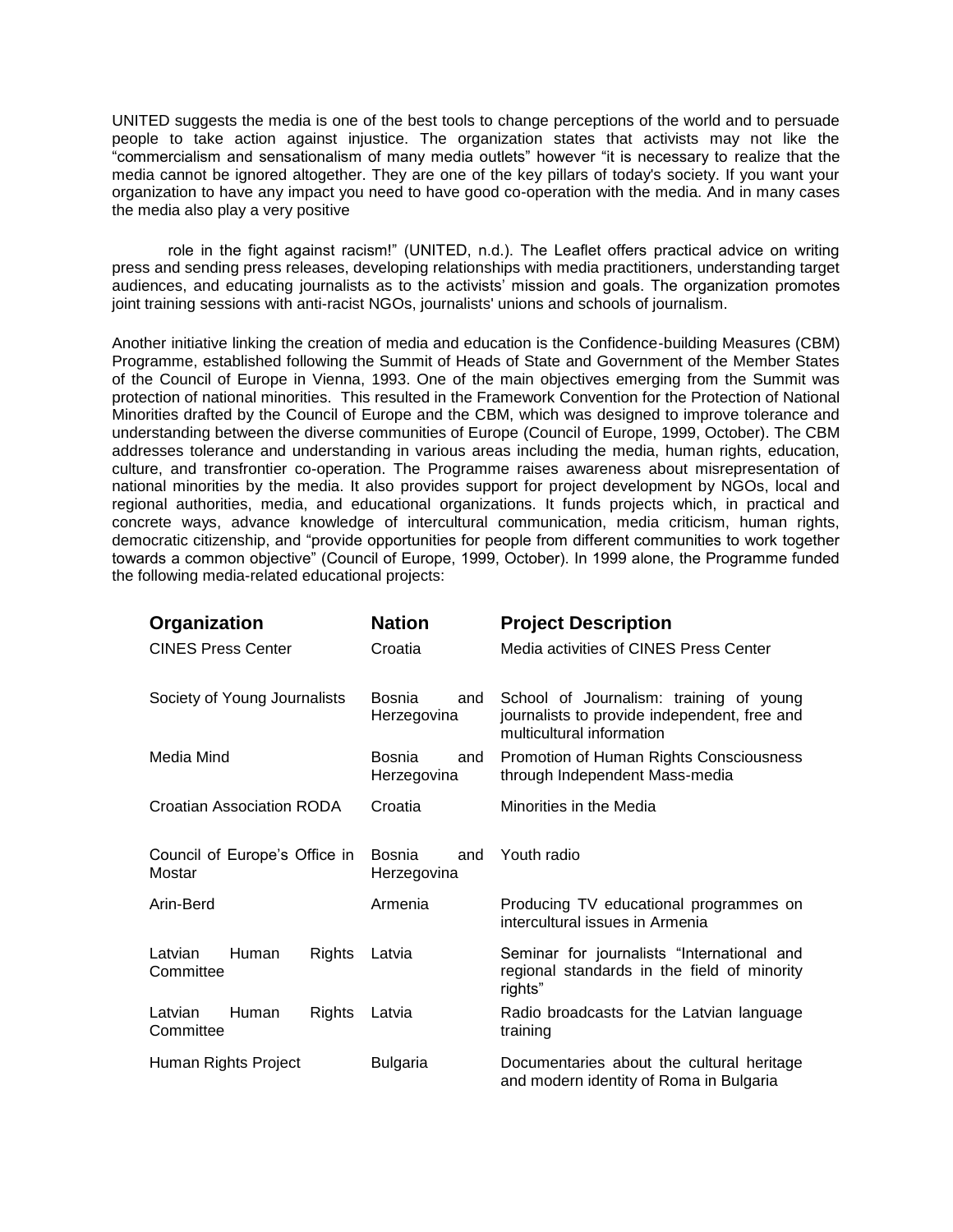| Youth Initiative<br>Supporting Armenia<br>Center                        |                 | Mass media coverage action on national<br>minorities in Armenia                                      |
|-------------------------------------------------------------------------|-----------------|------------------------------------------------------------------------------------------------------|
| Lithuanian Journalism Center                                            | Lithuania       | Journalist training for national<br>minority<br>mass media in Lithuania                              |
| Centre for Educational and<br>Social<br>Research<br>"Baltic<br>Insight" | Latvia          | Promoting integration and social cohesion<br>in Latvia through minority language mass-<br>media      |
| Center for Civic Initiative                                             | Lithuania       | national<br>0f<br>Overcoming stereotypes<br>minorities in mass media                                 |
| <b>Ukrainian Legal Foundation</b>                                       | Ukraine         | Seminar for journalists "International and<br>regional standards in the field of minority<br>rights" |
| United Roma Union                                                       | <b>Bulgaria</b> | Development of Roma public relations                                                                 |

#### *Source: Council of Europe (1999).*

Along with the mentioned challenges and strategies pertinent to the impact of media on conflict resolution and on media literacy in the area, it is important to remember the inherent dimension that education and in particular higher education play in empowering more and more participants to the cultural, civic, and global discourse of the new millennium. After all, information communication technology (ICT) and media access remain in developing countries or areas key dimensions for civic participation in the world.

### **Media and Education: Challenges for Increased Civil Participation**

Realizing that educational efforts need be developed in relation to media, mediated-communication, and media access to information, various centers in Southeastern, Central and Eastern Europe identify as primary task perspectives incorporating the above mentioned challenges to democratic participation. Accordingly, one of the goals of the Centar za građansku suradnju is to educate citizens about media and its social and political impact on local, regional and national audiences. Aligning to similar strategies, other organizations such as the International Research & Exchanges Board (IREX), a USAID-funded effort in Bosnian media development, provide equipment and education for journalists, through training programs in Bosnia and in the US, through fellowships to attend American universities. The Soros Media Center and the BBC also provide training and education programs for media practitioners (Burton, 2001).

More needs to be done, however, to increase media literacy among non-practitioners in the New Europe. Further, more needs to be done *from within* the region. Researchers have analyzed the uncritical adoption of Western-media style in emerging democracies. Palmer (2001), for example, suggests that "in societies with severe ethnic divides, democratic institutions need to go far beyond standard democratic procedures to ensure adequate ethnic representation and minimize conflict between ethnic groups" (p. 3). Facing such challenges, increasing numbers of organizations link media and education for civil participation in the region.

Along with all educational programs in Central and Eastern Europe and Southeastern Europe during the last decade, higher education had been impacted by dramatic changes within the framework of civil and civic transformations taking place. By bringing to the academic table issues pertinent to a more inclusive intercultural and democratic perspective, the challenges for curricular development in higher education reflect fundamental questions on the processes old and new alike that face students, faculty, and education administrations in their attempts to articulate civic and democratic changes (Marga, 1994; Svejnar, 2000). Since education and its formative processes remain some of the most important issues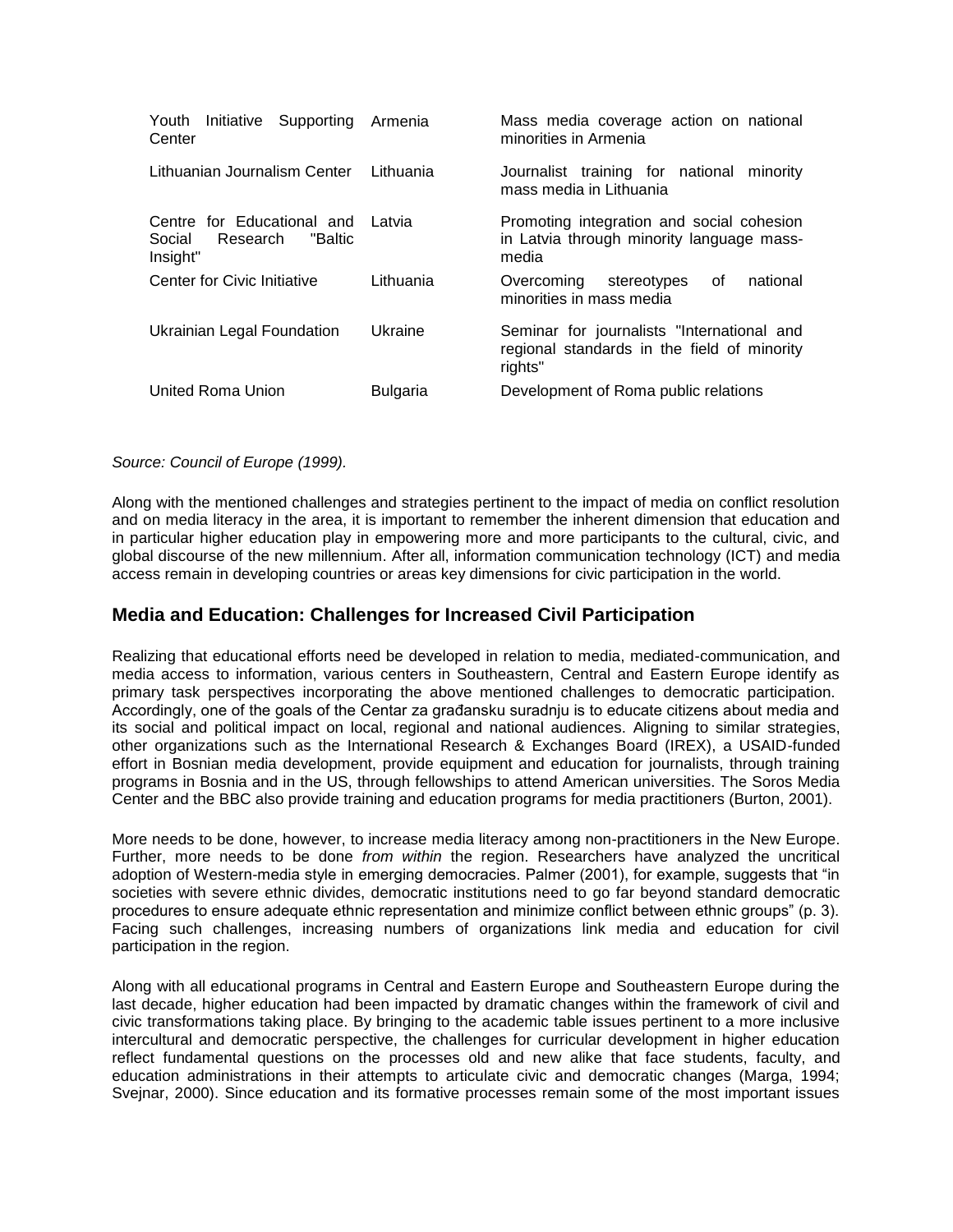articulated in terms of information and communication technology available for faculty and students, how can media and ICT contribute to higher education curricula and faculty development? And also how do these challenges articulate effective strategies to reflect the need for faculty and students alike to diminish ethnic tensions, and create more interculturally sensitive participants able to engage in civil and civic discourse in and of the world?

Accordingly, looking at some of the challenges pertinent to the transformation of higher education, mediated communication, and intercultural dimensions of participation in the new millennium, this study emphasizes the imperative for more intercultural training and media literacy for faculty, in particular, within academic institutions in SEE. That is not to say that such learning experiences do not exist in the region. On the contrary, there are some important educational programs in SEE reflecting or assessing intercultural awareness and sensitivity in light of media and new technological advances in the world. While the current efforts at bridging media, education and civic participation in the region are a sound beginning, we argue for more curricular development and training programs for faculty from the region, to advance computer-mediated strategies for intercultural awareness and cooperation as well as further exploring the usage of media pertinent to an open and free[d] world.

What are then some of the challenges for higher education in terms of novel political, social, and cultural perspectives defining Central and Eastern Europe and Southeastern Europe? Within the context of transition, the challenges for education in the region continue to be articulated within a large body of literature on the subject (see for instance, Bollag, 1999; Hermochova, 1999; Kuklinski, 1993; Lajos & Szucs, 1998; Mannova, Preston & Lengel, 2000; Marga, 1994; Marin, 2001; Marin, 2002; Svejnar, 2000). Before 1989, a centralized system of education was the prevailing model pertinent to all Central and Eastern European and Southeastern European countries, emphasizing more 'pure' theory areas of study, leaving the applicative function of education aside. Thus, the study of media, considered to be treated more from an application and practice perspective rather than theoretically, was not a part of the curriculum. Further, university life generally, and university curricula specifically remained isolated from the world outside communist rule (Hermochova, 1997). Marga (1994) a former Minister of Education in post-communist Romania, reminds us that that state centralized all university matters, including curriculum decisions, and maintained a separation of teaching and research. This separation resulted in curricula that did not benefit from new knowledge emerging from research. Also, the state, in its control of university curricula, forbade topics such as media, which it regarded as a direct link to the West (Marga, 1994, p. 175).

As mentioned previously, the year 1989 liberated not only the political and social rights for citizens in the New Europe, but also opened up the academic world to a need to reconstruct and innovate the programs and perspectives on education, culture and democracy. It was not easy, however. Funding problems, problems resulting from privatization, new management structures all played a part to slow or even halt efforts to incorporate novel concepts, new technological advances, and increased opportunities for students and faculty to connect with other communities both within and outside CEE and SEE.

During the complex processes affecting education standards in the more open New Europe, the challenges have occurred in curriculum design, teaching and research standards as Hermochova (1997) points out. However, there have also been additional conceptual and cultural problems, due to the advances in media and information and communication technology, particularly increased information access through the World Wide Web. Not surprisingly, there are numerous educational programs sponsored mostly by international institutions and organizations, aiming to assist all SEE countries in their efforts towards better education and democratic participation in the world.

In Europe, organizations and institutions like the PHARE Democracy Program**,** UNESCO-CEPES (Centre Européen pour l'Enseignement Supérieur) in Bucharest, the European Cultural Foundation, the Open Society Institute, the Euroregional Center for Democracy, and the Research Centre for Interethnic relations in Transylvania at Babes-Bolyai University of Cluj, Romania address education and civil participation in CEE and SEE. Across the Atlantic, the Fulbright Program, the American Council of Learned Societies (ACLS), and the Institute of International Education (IIE) all demonstrate the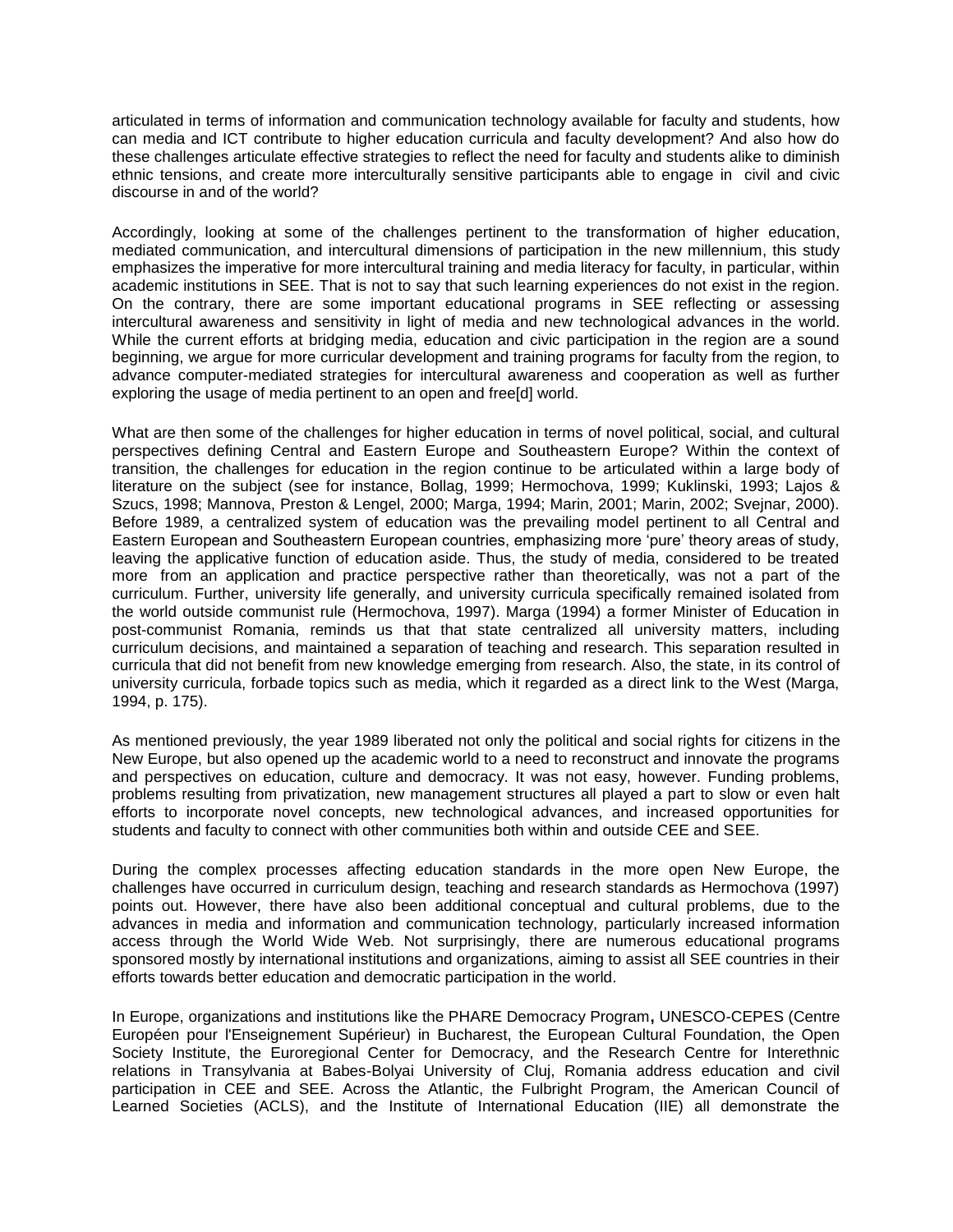importance of the educational challenges faced in the CEE and SEE to improve not only educational outcomes but also create civic awareness for students and faculty alike.

The Intercultural Institute of Timisoara, the UNESCO European Centre for Higher Education (CEPES), the Higher Education Support Program and the Euroregional Center for Democracy ( GOTOBUTTON BM\_3\_ www.regionalnet.org) provide important opportunities for citizens in SEE to participate in civil society, to become educated in terms of democratic approaches to social, cultural and political approaches on the tensions and transitions in the area, as well as to offer increased awareness of media representation**.** All such institutes and organizations articulate the imperative for a broader perspective on international, national, and European views on identity and public discourse while inviting students and academics alike to partake within the problematic of global democracy.

One example is a 'Media and Intercultural Communication' program, offered through distance learning channels by the Südosteuropäisches Medienzentrum (Southeast European Media Center) in Sofia. This program, established by the European University Viadrina Frankfurt (Oder) and St. Kliment Ohridski University in Sofia, is open free of charge to SEE students and is supported by the Stability Pact for Southeastern Europe [\(European University Viadrina,](http://www.euv-frankfurt-o.de/) 2002). Another example is the Intercultural Institute of Timisoara, sponsored by the Council of Europe, that targets civic involvement at the K-12 level (IIT, n.d.). The IIT projects carry over 20 programs, including programs on critical media awareness, such as "The Press and Tolerance".

Most of these programs reflect strategic actions to reestablish tolerance and coexistence in an area where recent wars, social and cultural disintegration contributed numerous interethnic and international conflicts. Along with media programs, the Institute houses the Banat Network for Intercultural Citizenship Education which uses the Internet as a tool for co-operation and exchanges across the borders (Banat, 2001). Similarly, summer school programs stemming from the sponsorship of the Open Society Institute (OSI) assist with numerous venues designed to familiarize faculty and student population with new global standards of research and educational approaches within novel disciplinary and interdisciplinary studies such as gender, culture, media, and European identity.

One novel media and education project promoting global views on scholarship, democratic and civic participation is *Frontera* (Frontiers of New Technology Education, Research and Action) which has provided the dialogic space for students to discuss and assess information and communication technology and its role in opening up the gates of a 'global village' for all digital citizens. Small student teams from a range of institutions such as the People's Friendship University in Moscow to Daystar University in Kenya have participated in the program. Through computer mediated communication, the *Frontera* teams work together across national borders and cultural differences, to explore ethnicity, nation, and citizenship, the potential for democratic dialogue (Lengel & Murphy, 2000). Showing how computer mediated communication is capable of forming the basis for cultural and intercultural awareness of its citizens-participants, the project offers insight on the role of media representation of global communities, and the challenges and opportunities that communication technology offers regions in transition like the New Europe.

Faculty must be open to such international initiatives and the extra organization and flexibility required for their success. Olson and Kroeger argue internationalizing faculty is "the first most critical step" in creating more international universities (2001, p.133) Creating innovative curricular, development and training programs that draw on and are implemented by media and ICT is an element of this "most critical step." This is particularly important in CEE and SEE areas where there is limited funding for educational innovations examining the media.

Hence, reiterating the important role media, access to information, and mediated-communication carries on ethnic tensions, civic discourse and the continuous efforts for democratic participation, the study articulates the need for multicultural integration and for better understanding of the complex relationships created among media, conflict resolution, and education in Southeastern Europe. The overview provided is intended to signal the salience of such issues and challenges to all participants in the region and to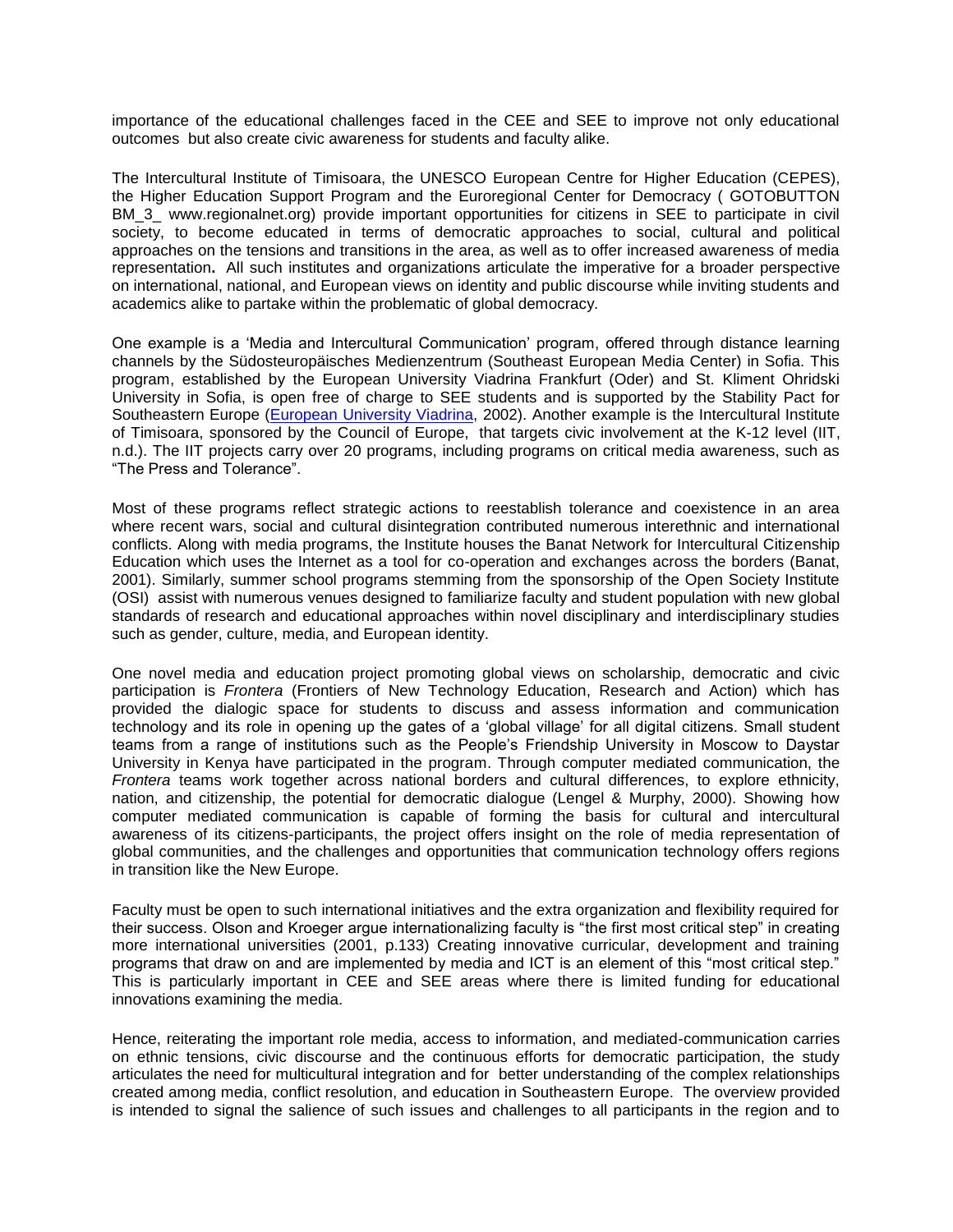offer a locus for novel and critical approaches on the impact of media on cultural and civic involvement for the new millennium.

### **References**

Banat (2001). Banat Network for Intercultural Citizenship Education. [Online]. Available: <http://bannet.ebanat.com/en> (September 2, 2002).

Blankson, I.A. (2002, Fall). Re-examining Civil Society in Emerging Sub Sahara African Democracies: The State, the Media, and the Public in Ghana. *Global Media Journal, 1* (1). [Online]. Available: [http://lass.calumet.purdue.edu/cca/gmj.](http://lass.calumet.purdue.edu/cca/gmj)

Bollag, B. (1999). Heads of Romanian and US Universities explore ways to increase cooperation. *The Chronicle of Higher Education*, *46* (13), A70.

Boyd-Barrett, O. & Rantanen, T. (2000). European News Agencies: The End of an Era or a New Beginning. *Journal of Theory, Practice and Criticism, 1* (1), 86-105.

Burton, M. (2001). The International Community and Media Development in the New Bosnia. [Online]. Available: <http://www.duke.edu/~msb13/bosnia.htm> (September 19, 2002).

Centrul Euroregional pentru Democratie (2002). Southeast Europe Youth Initiative Fund. [Online]. Available:<http://www.regionalnet.org/english/yif> (September 19, 2002).

CGS-Gradacac (n.d.). Citizen Action Election Program. Centar za gradansku suradnju-Gradacac. [Online]. Available: [http://www.cgs-gradacac.org](http://www.cgs-gradacac.org/) (September 24, 2002).

Common Ground Productions (2002). Lessons From Nashe Maalo: A research report on what Ethnic Albanian, Macedonian, Roma, and Turkish Youth learned from watching *Nashe Maalo*. [Online]. Available: <http://www.sfcg.org/lg-locdetail.cfm?locus=CGP&name=programs&programid=163> (September 10, 2002).

Council of Europe (1999, October). Confidence-building Measures Programme. Directorate General of Political Affairs. Council of Europe. [Online]. Available: [http://www.coe.fr/eng/act-e/cbm\\_inf\(99\)2.htm](http://www.coe.fr/eng/act-e/cbm_inf%2899%292.htm) (September 9, 2002).

European University Viadrina (2002). Media and Intercultural Communication postgraduate degree. [Online]. Available:<http://www.sw2.euv-frankfurt-o.de/soe/en/Welcome.html> (September 23, 2002).

Centrul Euroregional pentru Democratie (2002). Noutati [News]. [Online]. Available: [http://www.regionalnet.org](http://www.regionalnet.org/) (August 12, 2002).

Gaines, E. (2000). CyberHate: The Discourse of Intolerance in the New Europe. In L. Lengel (Ed.), *Culture and Technology in the New Europe: Civic Discourse in Transformation in Post-Communist Nations* (pp. 145-164). Stamford, CT: Ablex.

Globalization and Intercultural Communication. European Humanities University. [Online]. Available: [http://www.ehu.unibel.by/smschool/globalization](http://www.ehu.unibel.by/smschool/globalization/) (August 5, 2002).

Hammond, P. & Herman, E.S. (2000). *Degraded Capability: The Media and the Kosovo Crisis*. London: Pluto.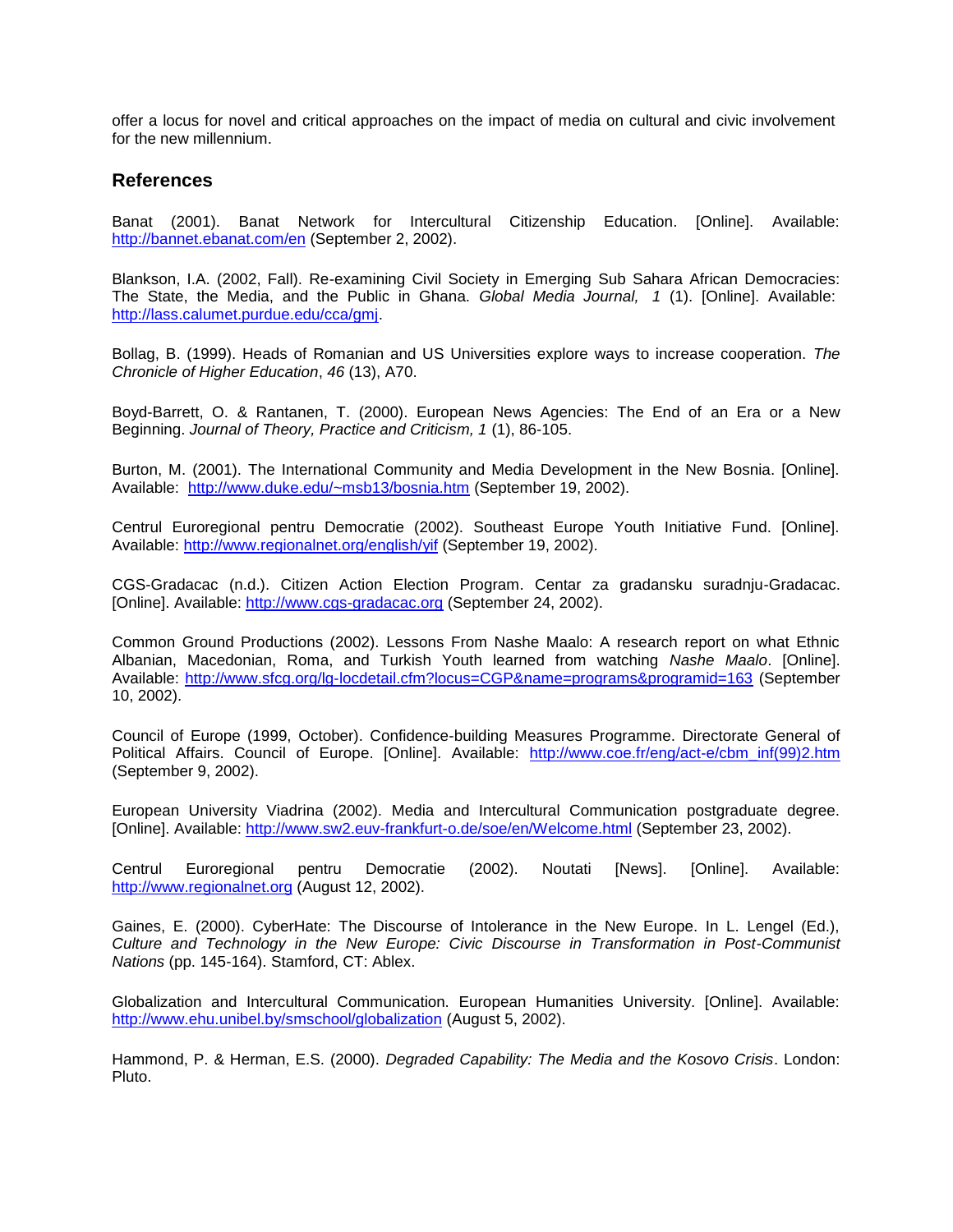Hermochova, S. (1997). Reflections on Living Through the Changes in Eastern Europe. *The Annals of the American Academy of Political and Social Science*, *552*, 107-114.

IJNet (2000, September 12). Children's TV show reduces ethnic tension in Macedonia. International Journalists Network.[Online]. Available:<http://www.ijnet.org/Archive/2000/9/15-90966.html> (September 9, 2002).

IMC (2000). Guidelines for Equitable Access to Media in Election Periods. Sarajevo: IMC (Independent Media Commission). [Online]. Available: [http://www.oscebih.org/downloads/media/imc/eng/guidelines\\_eng.pdf](http://www.oscebih.org/downloads/media/imc/eng/guidelines_eng.pdf) (September 12, 2002).

Intercultural Institute of Timisoara (2002). Intercultural Institute of Timisoara. [Online]. Available: http://www.infotim.ro/iit/iiten.htm (August 5, 2002).

Kluver, R. & Powers, J. (1999). *Civic discourse, civil society, and Chinese communities*. Stamford, CT: Ablex.

Kraidy, M. (2002, Fall). Arab Satellite Television Between Regionalization and Globalization. *Global Media Journal, 1* (1). [Online]. Available: [http://lass.calumet.purdue.edu/cca/gmj.](http://lass.calumet.purdue.edu/cca/gmj)

Krimsky, G. (1996). The International Media and its Role in Communal Conflict. Paper presented to the Institute of World Affairs (IWA) Associates meeting in Salisbury, CT, August, 1996. [Online]. Available: [http://www.iwa.org](http://www.iwa.org/) (September 10, 2002).

Kuklinski, A. (1993). The Role of Higher Education in the Reform Process in Central and Eastern Europe. *Educational and Training International 30* (2), 129-138.

Lajos, T. & A. Szucs. (1998). The Impact of the Information Age: Higher Education and the New Technologies-Universities, the Information Technology Challenge, and Open and Distance Learning in Central and Eastern Europe, *Higher Education in Europe, 23* (2),177-187.

Lengel, L. (1998). Access to the Internet in East Central and South-Eastern Europe: New Technologies and New Women's Voices. *Convergence: Journal of Research into New Technologies, 4* (2), 38-55.

Lengel, L. (2000). Culture and Technology in the New Europe. In L. Lengel (Ed.), *Culture and Technology in the New Europe: Civic Discourse in Transformation in Post-Communist Nations* (pp. 1-20). Stamford, CT: Ablex.

Lengel, L. & Murphy, P. (2000) Cultural identity and cyberimperialism: Computer mediated explorations of ethnicity, nation and citizenship. In B. Ebo (Ed.), *Cyberimperialism: Global relations in the new electronic frontier* (pp. 187-204). Westport, CT: Praeger.

Lubecka, A. (2000). Contemporary Economic, Sociocultural, and Technological Contexts in the New Europe. In L. Lengel (Ed.), *Culture and Technology in the New Europe: Civic Discourse in Transformation in Post-Communist Nations* (pp. 33-49). Stamford, CT: Ablex.

Mannova, B., L. Lengel & C. Preston (2000). Collaboration through Technology Now and in the Future: Linking the New Europe with the World. In L. Lengel (Ed.), *Culture and Technology in the New Europe: Civic Discourse in Transformation in Post-Communist Nations* (pp. 339-356). Stamford, CT: Ablex.

Marga, A. (1994). The Culture of Scholarship in Europe Today. *Daedalus 123* (3), 171-185.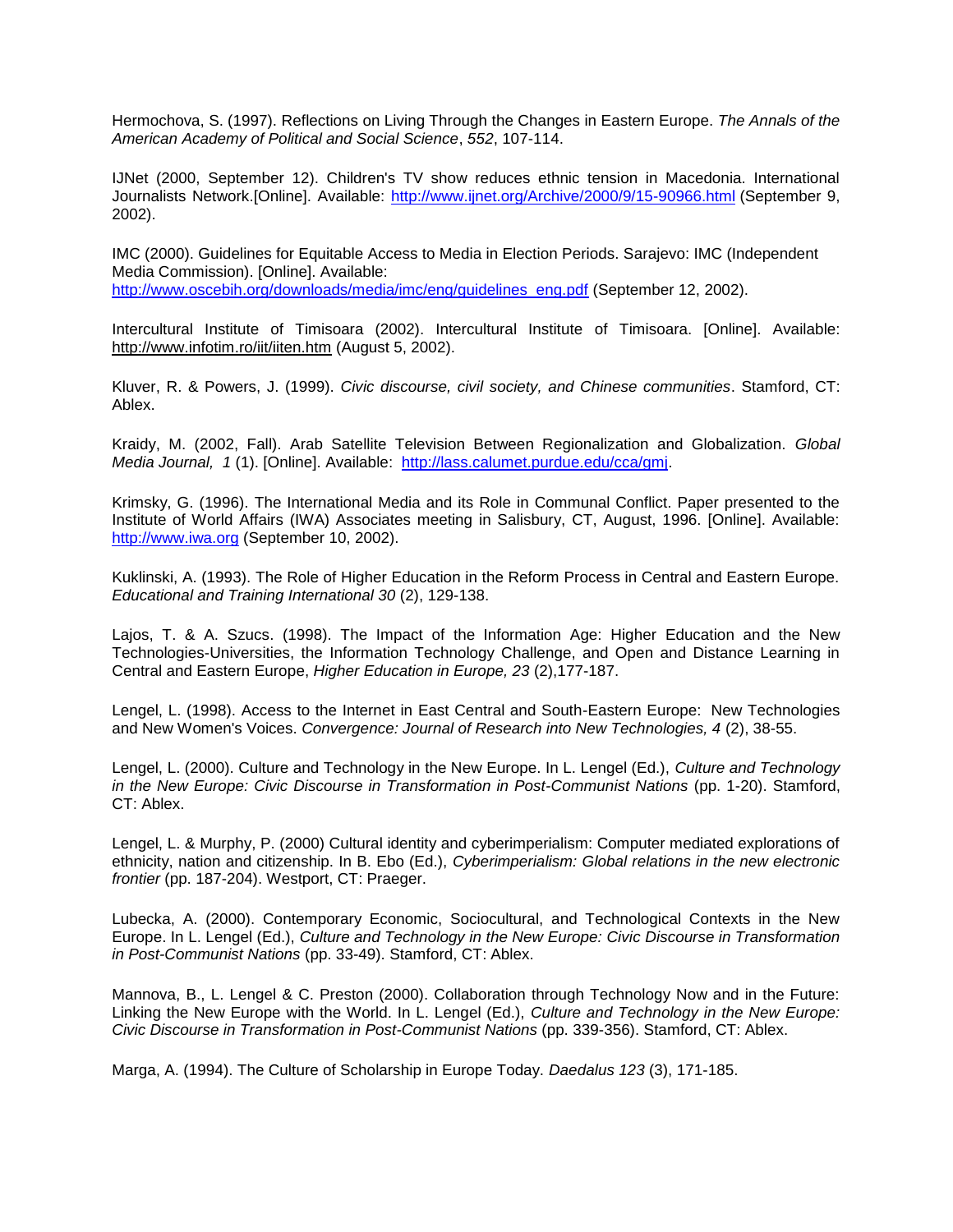Marin, N. (2000). Intellectuals' Civic Discourse in New Europe: Konrad and Cultural Responsibilities of a Civil Society. In L. Lengel (Ed.), *Culture and Technology in the New Europe: Civic Discourse in Transformation in Post-Communist Nations* (pp. 51-61). Stamford, CT: Ablex.

Marin, N. (2001). Turning American: Cultural Challenges for Foreign Students in American Universities, University of Poznan, Poland: *Czas Kultury*, *3* (102), 17-21.

Marin, N. (2002). Slavenka Drakulic: Dissidence and Rhetorical Voice in Postcommunist Eastern Europe, *East European Politics and Societies 15* (3), 678-697.

Open Society Institute (2000). Faculty and Curriculum Development Programs. HESP Summer School Programs. Higher Education Support Program (HESP) of the Open Society Institute (OSI)] [Online]: Available [http://www.osi.hu/hesp/pr\\_hespsummer.html](http://www.osi.hu/hesp/pr_hespsummer.html) (August 8, 2002).

Open Society Institute (2002). Higher Education Support Program. [Online]. Available: <http://www.osi.hu/hesp> (September 10, 2002).

Palmer, L. K. (2001). The Power-Sharing Process: Media Reforms in Bosnia-Herzegovina. Paper presented at the Kokkalis Graduate Student Workshop, Harvard University, Cambridge, Massachusetts, Feburary 9-10, 2001. [Online]. Available: [http://www.ksg.harvard.edu/kokkalis/GSW3/Ken\\_Palmer.pdf](http://www.ksg.harvard.edu/kokkalis/GSW3/Ken_Palmer.pdf) (September 20, 2002).

Pech, L. (1999/2000). Is Dayton Falling?: Reforming Media and Bosnia and Herzegovina. *International Journal of Communications Law and Policy, 1* (4), 1-28.

Primorac, M. (n.d.). Strengthening Civil Society and Democratic Practice in Croatia and Bosnia-Herzegovina: A Project to Enhance Local Capacity. Institute for World Affairs. [Online]. Available: <http://www.iwa.org/Projects/Balkans/Balkans.htm> (September 12, 2002).

Rantanen, T. (2001). The Old and the New: Communication Technology and Globalization in Russia. *New Media & Society,* 3 (2), 85-105.

Rantanen, T. (2002). *The Global and the National: Media and Communications in Post-Communist Russia.* Lanham, MD: Rowman & Littlefield.

Reljic, D. (2000). 'The News Media and the Transformation of Ethnopolitical Conflicts'. Berghof Handbook for Conflict Transformation. [Online]. Available: [http://www.berghof](http://www.berghof-center.org/handbook/reljic/index.htm)[center.org/handbook/reljic/index.htm](http://www.berghof-center.org/handbook/reljic/index.htm) (September 12, 2002).

Remy, R.C. & Strzemieczny, J. (1997). Education for Democratic Citizenship in Poland. *Civnet*, *1,* (3), August-September 1997, [Online]. Available: [http://www.civnet.org](http://www.civnet.org/) (September 24, 2002).

Svejnar, J. (2000). Economics Ph.D. Education in Central and Eastern Europe*, Journal of Comparative Economic Studies*. XLII, 2: 37-50.

Thompson, M. (1994). *Forging War: The Media in Serbia, Croatia, and Bosnia-Hercegovnia*. London: Article 19.

UNESCO-CEPES (2002). Regional Co-Operation in Higher Education in Central and South Eastern Europe. *Higher Education in Europe* Vol. XXVI, No. 2, 2001 [Online]. Available: <http://mail.cepes.ro/publications> (September 10, 2002).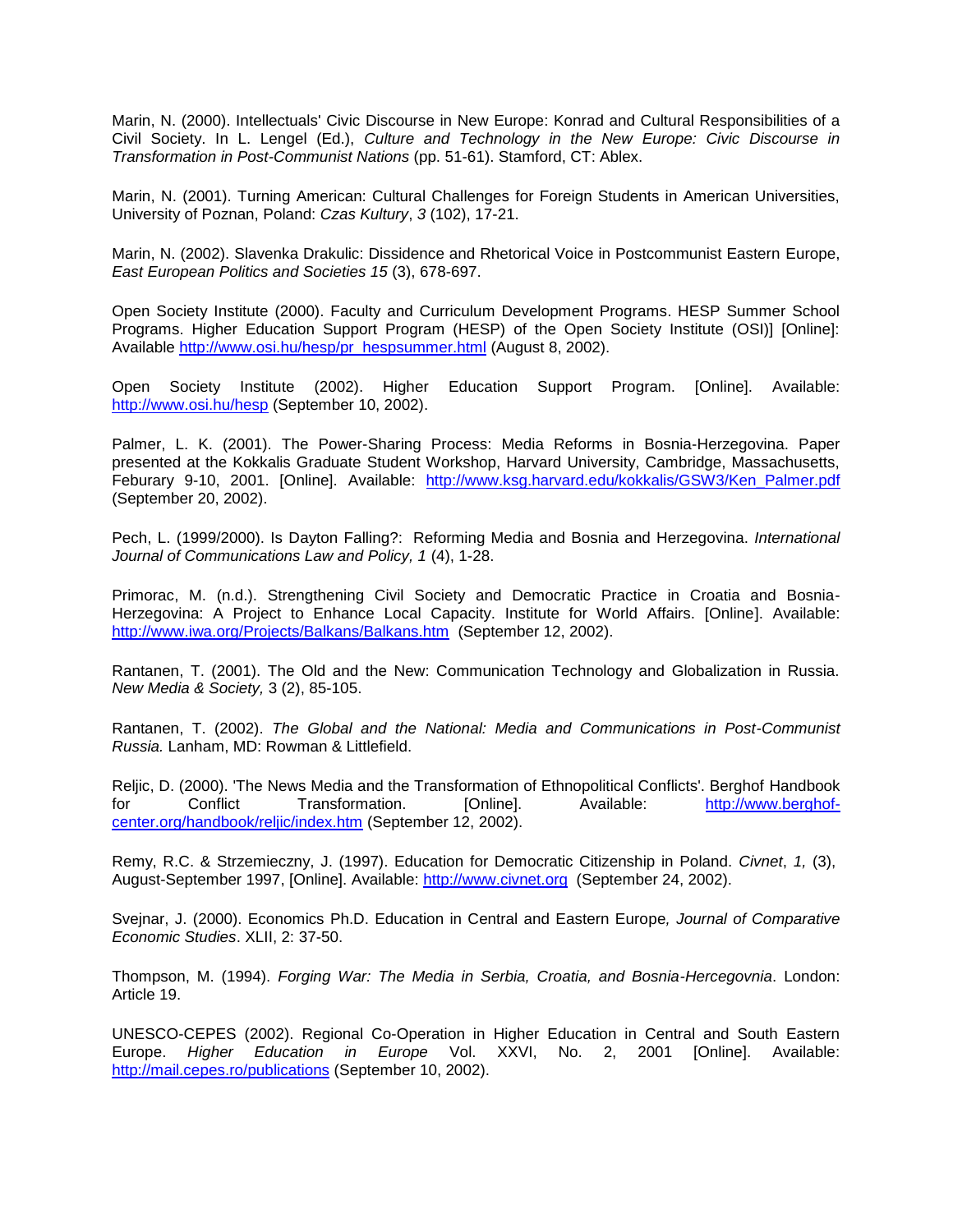UNITED against Racism (n.d.). Working with the Media: Information on using the media for anti-racist activists. Information Leaflet NO. 18. [Online]. Available:<http://www.united.non-profit.nl/pages/info18.htm> (September 23, 2002).

Women's Learning Partnership (2002). About us. [Online]. Available: <http://www.learningpartnership.org/about/index.html> (September 24, 2002).

[http://lass.calumet.purdue.edu/cca/gmj/SubmittedDocuments/archivedpapers/Fall2002/MarinLen](http://lass.calumet.purdue.edu/cca/gmj/SubmittedDocuments/archivedpapers/Fall2002/MarinLengel.htm#_ftnref3) [gel.htm -](http://lass.calumet.purdue.edu/cca/gmj/SubmittedDocuments/archivedpapers/Fall2002/MarinLengel.htm#_ftnref3) \_ftnref3We define the New Europe as nations in Eastern and Central Europe (CEE), Southeastern Europe (SEE), the Newly Independent States and the Russian Federation. In this article, however, we focus primarily on Eastern and Central Europe (CEE) and Southeastern Europe (SEE).

[http://lass.calumet.purdue.edu/cca/gmj/SubmittedDocuments/archivedpapers/Fall2002/MarinLen](http://lass.calumet.purdue.edu/cca/gmj/SubmittedDocuments/archivedpapers/Fall2002/MarinLengel.htm#_ftnref4) [gel.htm -](http://lass.calumet.purdue.edu/cca/gmj/SubmittedDocuments/archivedpapers/Fall2002/MarinLengel.htm#_ftnref4) ftnref4At the Women in the Global Community: A Fulbright Conference Bridging Academia and Public Policy, September 2002 Istanbul, Turkey.

PHARE Democracy Program of the European Union supports the activity and professional work of NGOs and not-for-profit organizations. It aims to contribute to the consolidation of democratic societies in Central and Eastern Europe. For more information, please see < <http://europa.eu.int/comm/enlargement/pas/phare/index.htm> >.

Examples here focus primarily on Romania, a country where intercultural and national tensions continue to reveal the salience of intercultural tasks as the one proposed by this study.

### **About Noemi Marin**

Noemi Marin is a leading researcher of international and intercultural communication in Romania. She holds degrees from the University of Bucharest, California State University, Northridge, and a Ph.D. from University of Maryland, College Park. Her work on the public discourse from Eastern and Central Europe has been published in *Migration–A European Journal of International Migration and Ethnic Relations, East European Politics and Societies,* among other publications both in the US and Europe.

Dr. Marin is currently Assistant Professor in the Department of Communication at Florida Atlantic University, and has taught classes at University of Maryland, College Park on rhetorical studies, gender studies and intercultural communication.

Dr. Marin's academic experience is distinguished by numerous awards from Romania and the US, publications on Romanian culture and communication. She and Dr. Lengel were recently awarded a grant to internationalize higher education in Southeastern Europe from the Institute of International Education. Contact: [nmarin@fau.edu](mailto:nmarin@fau.edu)

### **About Laura Lengel**

Laura Lengel (Ohio University, 1995) began her research on culture, technology, education, and media representation when she was a Fulbright Scholar and American Institute of Maghreb Studies Fellow in Tunisia (1993-1994). Her books, *Computer Mediated Communication* (Thurlow, Lengel and Tomic, forthcoming 2003), and *Culture and Technology in the New Europe: Civic Discourse in Transformation in*